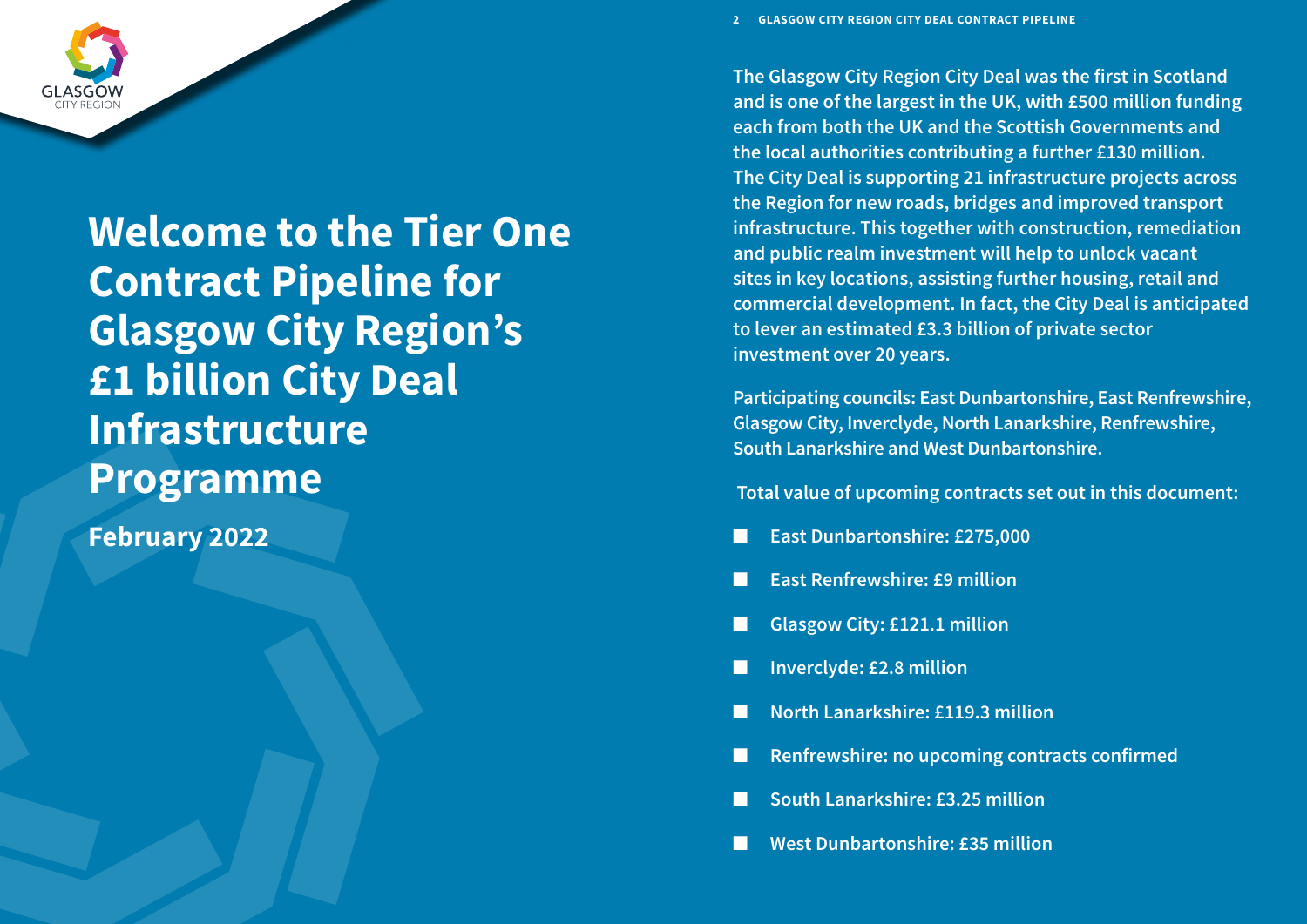# **Overview of Contract Pipeline**

Details of upcoming procurement plans are provided overleaf. Please note the following:

- Dates shown are estimated and for guidance only. These may be subject to change.
- Total value of upcoming contracts for each council is shown on page one. For details on individual contracts, please refer to the member authority contact.
- Some contracts may be aggregated or dis-aggregated at the discretion of the council.
- Some contracts may be procured via an existing framework agreement.

In terms of the Contract Pipeline:

- The contract title and a brief description provided by the council procuring are shown in columns B and C.
- Look at column F to find out how the contract is being procured i.e. through direct advertising or using a framework. See below for more guidance on this.
- Where a framework is being used, details of the framework and when it is due for renewal are indicated in columns G and H.
- The relevant council and procuring lead officer are shown in columns A and L.
- Details are provided for each council's main procurement contact(s).

Some contracts are procured though a Tender Process which means the contract will be advertised on Public Contracts Scotland (PCS).

■ Many council contracts are procured via an existing **council, Scottish Government or Scotland Excel framework agreement**.

# **How we procure and what this means to you**

Contracts are procured in a few different ways:

### **[WHAT YOU NEED TO DO](https://www.publiccontractsscotland.gov.uk/search/search_CategoryView.aspx?ID=281)**

- Follow us on twitter and keep an eye on the Procurement page on the City Region website. We will post updates of companies winning contracts and on upcoming Talking Tenders workshops and supply chain events.
- 

You should register on **Public Contracts Scotland**[. Log in and go to the supplier control panel,](https://www.publiccontractsscotland.gov.uk/search/search_CategoryView.aspx?ID=281)  [choose alert profile to add categories and use the "search categories" tab and enter "Glasgow"](https://www.publiccontractsscotland.gov.uk/search/search_CategoryView.aspx?ID=281)  [into the search box and then select Glasgow and Clyde Valley City Deal , to receive updates on](https://www.publiccontractsscotland.gov.uk/search/search_CategoryView.aspx?ID=281)  [upcoming contract opportunities being advertised through the website.](https://www.publiccontractsscotland.gov.uk/search/search_CategoryView.aspx?ID=281)

Framework agreements are set up to provide best value - both in saving time and money for the public purse.

A framework will usually include a range of large companies and small and medium-sized enterprises (SMEs). When a council is seeking to procure using the framework, the companies on the framework can bid for the contract.

## **WHAT YOU NEED TO DO**

- If you are **already on the framework** shown, then note that the procurement is coming up and get ready to put forward a Bid. You should also check when the framework is due to be renewed.
- If you are **not on the framework** shown and would like to be in the future, check when it is due to be renewed and contact the relevant organisation nearer the time.
- If you are not a Tier One contractor, and think that the contract might offer sub contract **opportunities** for your business - then you can contact the contractors on the framework direct to find out more.

## **WHAT ELSE CAN YOU DO?**

■ Access Support in Procurement: The Supplier Development Programme provides free tender training and hosts meet the buyer events. You can register for free at **[www.sdpscotland.co.uk](https://www.sdpscotland.co.uk)**.

More information: **[www.glasgowcityregion.co.uk/Procurement](http://www.glasgowcityregion.co.uk/Procurement)** and via twitter **[@GlasgowCityR](https://twitter.com/glasgowcityrgn)gn**

| <b>NAME</b><br><b>JOB TITLE</b>                                          | <b>PHONE</b>                 | <b>EMAIL ADDRESS</b>                    |
|--------------------------------------------------------------------------|------------------------------|-----------------------------------------|
| <b>EAST DUNBARTONSHIRE</b>                                               |                              |                                         |
| <b>Richard Horbury</b><br>Procurement Project Lead -<br><b>City Deal</b> | 01417773311                  | Richard.Horbury@eastdunbarton.gov.uk    |
| <b>EAST RENFREWSHIRE</b>                                                 |                              |                                         |
| Vanessa Fordyce<br><b>Procurement Category Manager</b>                   | 0141 577 8655<br>07741701469 | Vanessa.Fordyce@eastrenfrewshire.gov.uk |
| <b>GLASGOW</b>                                                           |                              |                                         |
| Jim Rankin<br>Procurement Category Manager                               | 0141 287 4181                | jim.rankin@glasgow.gov.uk               |
| Kim Mackenzie<br>Procurement Category Manager                            | 0141 287 6448                | Kim.Mackenzie@ced.glasgow.gov.uk        |
| <b>INVERCLYDE</b>                                                        |                              |                                         |
| David Aitken<br><b>Procurement and Building Services</b><br>Manager      | 01475 712964<br>07385434438  | david.aitken@inverclyde.gov.uk          |
| <b>NORTH LANARKSHIRE</b>                                                 |                              |                                         |
| Dorothy Balfour<br><b>Enterprise Category Manager</b>                    | 01236 632616<br>07583669609  | BalfourD@northlan.gov.uk                |
| <b>RENFREWSHIRE</b>                                                      |                              |                                         |
| Rebecca Park<br>Category Manager (City Deal)                             | 0141 618 5346                | rebecca.park@renfrewshire.gov.uk        |
| <b>SOUTH LANARKSHIRE</b>                                                 |                              |                                         |
| David Anderson<br><b>Procurement Adviser</b>                             | 01698 454967<br>07385370027  | David.anderson2@southlanarkshire.gov.uk |
| <b>WEST DUNBARTONSHIRE</b>                                               |                              |                                         |
| Angus Cameron<br><b>Business Partner - Strategic</b><br>Procurement      | 01389 776952                 | angus.cameron@west-dunbarton.gov.uk     |

## **Procurement Contact Details**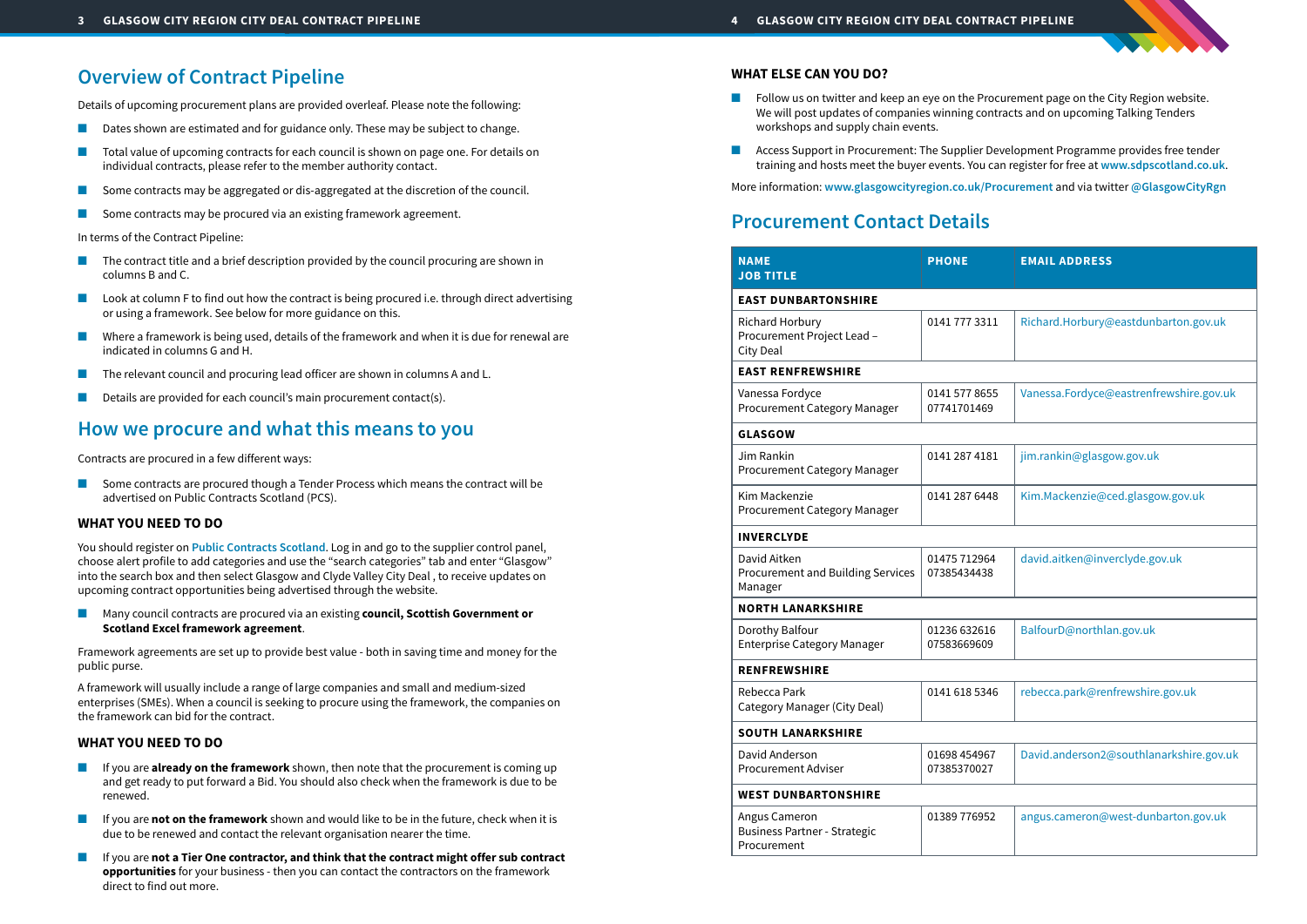| A                      | B                                                                     | C                                                                                                                                                                                                                                                                                                                                                                                                                                                                                                                                                                                                                                                                                                                                                                                                                                                                                                                                                                                                                                                                                                                                                                              | D                                      | E.                                                                                              | F                                      | G                                                                                         | Н                                         |                                                               |                                                            | Κ                                                        |                                                 | M                                                                          |
|------------------------|-----------------------------------------------------------------------|--------------------------------------------------------------------------------------------------------------------------------------------------------------------------------------------------------------------------------------------------------------------------------------------------------------------------------------------------------------------------------------------------------------------------------------------------------------------------------------------------------------------------------------------------------------------------------------------------------------------------------------------------------------------------------------------------------------------------------------------------------------------------------------------------------------------------------------------------------------------------------------------------------------------------------------------------------------------------------------------------------------------------------------------------------------------------------------------------------------------------------------------------------------------------------|----------------------------------------|-------------------------------------------------------------------------------------------------|----------------------------------------|-------------------------------------------------------------------------------------------|-------------------------------------------|---------------------------------------------------------------|------------------------------------------------------------|----------------------------------------------------------|-------------------------------------------------|----------------------------------------------------------------------------|
| <b>COUNCIL</b>         | <b>CONTRACT REFERENCE</b><br>(IF AVAILABLE)/<br><b>CONTRACT TITLE</b> | <b>CONTRACT DESCRIPTION</b>                                                                                                                                                                                                                                                                                                                                                                                                                                                                                                                                                                                                                                                                                                                                                                                                                                                                                                                                                                                                                                                                                                                                                    | <b>WORKS</b><br>OR.<br><b>SERVICES</b> | <b>CITY DEAL</b><br><b>PROJECT</b>                                                              | <b>METHOD OF</b><br><b>PROCUREMENT</b> | <b>NAME OF FRAMEWORK</b><br><b>USED</b>                                                   | <b>EXPIRY DATE OF</b><br><b>FRAMEWORK</b> | <b>ANTICIPATED</b><br><b>PROCUREMENT</b><br><b>START DATE</b> | <b>ANTICIPATED</b><br><b>CONTRACT</b><br><b>START DATE</b> | <b>ANTICIPATED</b><br><b>CONTRACT</b><br><b>END DATE</b> | <b>PROCUREMENT</b><br><b>CONTRACT MANAGER</b>   | TIER <sub>1</sub><br><b>CONTRACT-</b><br><b>PUBLISHED</b><br><b>ON PCS</b> |
| East<br>Dunbartonshire | EDC/2021/3223<br><b>Strategic Services - Cost</b><br>Consultant       | Professional services to support the three<br>OBCs and future FBCs, and programme and<br>project financial management.                                                                                                                                                                                                                                                                                                                                                                                                                                                                                                                                                                                                                                                                                                                                                                                                                                                                                                                                                                                                                                                         | Services                               | <b>EDC Place</b><br>and Growth<br>Programme                                                     | Framework - Mini<br>Competition        | SXL Framework for<br>Engineering and<br>Technical Consultancy<br>(Reference: 0820)        | Not applicable                            | 4 April 2022                                                  | 1 August 2022                                              | 1 December 2026                                          | richard.horbury@<br>eastdunbarton.gov.uk        | No                                                                         |
| East<br>Dunbartonshire | EDC/2021/3220<br>A803 Corridor<br>Improvements Design<br>Team         | The provision of professional services to<br>undertake specialist services to develop<br>sustainable transport corridor options for<br>the A803, identify the best performing option<br>(against the recognised Transport Planning<br>Objectives) and support the development of<br>an Outline Business Case and Full Business<br>Case, which will support the release of funds<br>to deliver the preferred option.                                                                                                                                                                                                                                                                                                                                                                                                                                                                                                                                                                                                                                                                                                                                                            | Services                               | <b>EDC Place</b><br>and Growth<br>Programme                                                     | Framework - Mini<br>Competition        | SXL Framework for<br>Engineering and<br><b>Technical Consultancy</b><br>(Reference: 0820) | Not applicable                            | 31 January 2022                                               | 31 March 2022                                              | 1 December 2026                                          | richard.horbury@<br>eastdunbarton.gov.uk        | No                                                                         |
| East<br>Dunbartonshire | EDC/2021/3221<br><b>Transport Modelling</b><br>(Local)                | Provision of professional services to undertake<br>the development of a corridor model to assess<br>the operational performance of options for the<br>A803 corridor project element.                                                                                                                                                                                                                                                                                                                                                                                                                                                                                                                                                                                                                                                                                                                                                                                                                                                                                                                                                                                           | Services                               | <b>EDC Place</b><br>and Growth<br>Programme                                                     | Framework - Direct<br>Award            | SXL Framework for<br>Engineering and<br><b>Technical Consultancy</b><br>(Reference: 0820) | Not applicable                            | 1 February 2022                                               | 31 March 2022                                              | 1 July 2024                                              | richard.horbury@<br>eastdunbarton.gov.uk        | No                                                                         |
| East Renfrewshire      | Main contract Aurs Road                                               | Appointment of main contractor:<br>Aurs Road will be upgraded and realigned<br>along its 2 kilometres length between<br>Springfield Road in Barrhead and Stewarton<br>Road in Newton Mearns.<br>The project consists of 2 sections of road being<br>straightened by creating 2 sections of new<br>road; replacement of existing weak bridge<br>with new widened bridge; installation of<br>second pedestrian bridge; installation of 600m<br>long Promenade built into the existing Dam<br>face; installation of 2 kilometres long Active<br>Travel Route for cyclists and pedestrians;<br>installation of 2 metres high x 2 metres wide<br>Culvert to provide natural top water level<br>in Balgray Reservoir (Culvert cuts through<br>existing Dam to link to Brock Burn); formation<br>of roundabout and formation of car park area.<br>Ancillary works such as new street lighting,<br>traffic signals, road markings, protection<br>barriers etc. will also be installed. Due to<br>the project site's location within the Dams<br>to Darnley Country Park, bespoke artwork,<br>choice of materials and soft landscaping are<br>an integral part of the finished product. | Works                                  | City Deal 1 M77<br><b>Strategic Corridor</b><br>LVA: Phase 1<br><b>Aurs Road</b><br>Realingment | Tendered                               | Not applicable                                                                            | Not applicable                            | February 2022                                                 | August 2022                                                | August 2023                                              | Vanessa.Fordyce@<br>eastrenfrewshire.gov.<br>uk | Yes                                                                        |

**CONTRACTOR**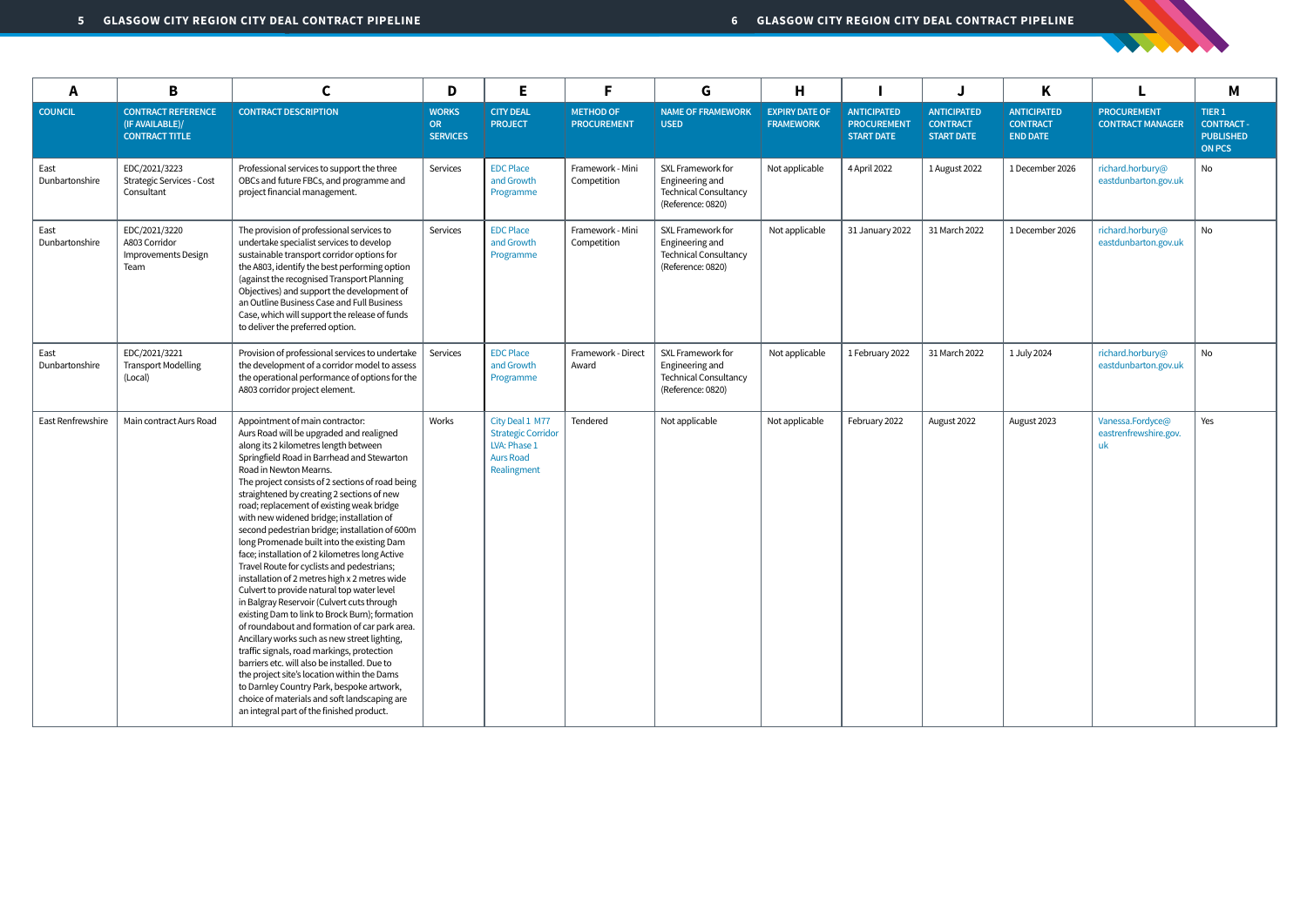| A              | B                                                                                                                                    | C                                                                                                                      | D                                            | E.                                                                 | F                                      | G                                                                | H                                         |                                                               |                                                            | K                                                        |                                                                       | M                                                                          |
|----------------|--------------------------------------------------------------------------------------------------------------------------------------|------------------------------------------------------------------------------------------------------------------------|----------------------------------------------|--------------------------------------------------------------------|----------------------------------------|------------------------------------------------------------------|-------------------------------------------|---------------------------------------------------------------|------------------------------------------------------------|----------------------------------------------------------|-----------------------------------------------------------------------|----------------------------------------------------------------------------|
| <b>COUNCIL</b> | <b>CONTRACT REFERENCE</b><br>(IF AVAILABLE)/<br><b>CONTRACT TITLE</b>                                                                | <b>CONTRACT DESCRIPTION</b>                                                                                            | <b>WORKS</b><br><b>OR</b><br><b>SERVICES</b> | <b>CITY DEAL</b><br><b>PROJECT</b>                                 | <b>METHOD OF</b><br><b>PROCUREMENT</b> | <b>NAME OF FRAMEWORK</b><br><b>USED</b>                          | <b>EXPIRY DATE OF</b><br><b>FRAMEWORK</b> | <b>ANTICIPATED</b><br><b>PROCUREMENT</b><br><b>START DATE</b> | <b>ANTICIPATED</b><br><b>CONTRACT</b><br><b>START DATE</b> | <b>ANTICIPATED</b><br><b>CONTRACT</b><br><b>END DATE</b> | <b>PROCUREMENT</b><br><b>CONTRACT MANAGER</b>                         | TIER <sub>1</sub><br><b>CONTRACT-</b><br><b>PUBLISHED</b><br><b>ON PCS</b> |
| Glasgow City   | GCC005102CPU<br>Custom House Quay Wall<br>Development                                                                                | Construction                                                                                                           | Works                                        | City Deal 1<br><b>CWWEIQ Access</b><br>and Integrity<br>Waterfront | Restricted tender<br>process           | Not applicable                                                   | Not applicable                            | 2022 - Q3                                                     | February 2024                                              | TBC                                                      | jim.rankin@glasgow.<br>gov.uk<br>Kim.Mackenzie@ced.<br>glasgow.gov.uk | Yes                                                                        |
| Glasgow City   | GCC005085CPU<br>Quay Wall Development<br>(Windmillcroft) - Construction                                                              | Construction                                                                                                           | Works                                        | City Deal 1<br><b>CWWEIQ Access</b><br>and Integrity<br>Waterfront | Restricted tender<br>process           | Not applicable                                                   | Not applicable                            | <b>TBC</b>                                                    | 1 September<br>2022                                        | <b>TBC</b>                                               | jim.rankin@glasgow.<br>gov.uk<br>Kim.Mackenzie@ced.<br>glasgow.gov.uk | Yes                                                                        |
| Glasgow City   | GCC005101CPU<br>CCEIIPR - Broomielaw -<br>Clyde Street. Construction                                                                 | <b>CCEIIPR</b> - Construction - Public Realm                                                                           | Works                                        | City Deal 1<br><b>CCEIIPR</b>                                      | Mini competition                       | <b>GCC City Deal Public</b><br>Realm Framework -<br>GCC004539CPU | Not applicable                            | $2025 - Q3$                                                   | 1 April 2026                                               | <b>TBC</b>                                               | jim.rankin@glasgow.<br>gov.uk<br>Kim.Mackenzie@ced.<br>glasgow.gov.uk | Yes                                                                        |
| Glasgow City   | GCC005097CPU<br>Public Realm Construction at<br>George Square, Dundas Street,<br>Dundas Lane                                         | George Square Works Public Realm                                                                                       | Works                                        | City Deal 1<br><b>CCEIIPR</b>                                      | Mini competition                       | <b>GCC City Deal Public</b><br>Realm Framework -<br>GCC004539CPU | Not applicable                            | $2023 - Q3$                                                   | 1 April 2024                                               | <b>TBC</b>                                               | jim.rankin@glasgow.<br>gov.uk<br>Kim.Mackenzie@ced.<br>glasgow.gov.uk | Yes                                                                        |
| Glasgow City   | GCC005109CPU<br>St Vincent Street - St Vincent<br>Place - Cochrane Street<br>Construction                                            | Construction - Public Realm                                                                                            | Works                                        | City Deal 1<br><b>CCEIIPR</b>                                      | Mini competition                       | <b>GCC City Deal Public</b><br>Realm Framework -<br>GCC004539CPU | Not applicable                            | 2026 - Q1                                                     | 1 October 2026                                             | <b>TBC</b>                                               | jim.rankin@glasgow.<br>gov.uk<br>Kim.Mackenzie@ced.<br>glasgow.gov.uk | Yes                                                                        |
| Glasgow City   | GCC005383CPU<br><b>CCEIIPR - Argyle Street East</b><br>(Hope Street to Glasgow<br>Cross), St Enoch's Square -<br><b>Dixon Street</b> | Public Realm Construction at Argyle<br>Street East (Hope Street to Glasgow<br>Cross), St Enoch's Square - Dixon Street | Works                                        | City Deal 1<br><b>CCEIIPR</b>                                      | Mini competition                       | <b>GCC City Deal Public</b><br>Realm Framework -<br>GCC004539CPU | Not applicable                            | September 2023                                                | <b>TBC</b>                                                 | <b>TBC</b>                                               | jim.rankin@glasgow.<br>gov.uk<br>Kim.Mackenzie@ced.<br>glasgow.gov.uk | Yes                                                                        |
| Glasgow City   | GCC005096CPU<br>George Street Public Realm<br>Construction                                                                           | George Street Public Realm Construction                                                                                | Works                                        | <b>CCEIIPR</b><br><b>City Centre</b>                               | Mini competition                       | <b>GCC City Deal Public</b><br>Realm Framework -<br>GCC004539CPU | Not applicable                            | $2026 - Q2$                                                   | 1 October 2026                                             | <b>TBC</b>                                               | jim.rankin@glasgow.<br>gov.uk<br>Kim.Mackenzie@ced.<br>glasgow.gov.uk | Yes                                                                        |
| Glasgow City   | GCC005276CPU<br>Meatmarket Infrastructure and<br>Public Realm Works                                                                  | Construction                                                                                                           | Works                                        | <b>CCEIIPR</b><br><b>CCB</b>                                       | Mini competition                       | <b>GCC City Deal Public</b><br>Realm Framework -<br>GCC004539CPU | Not applicable                            | TBC                                                           | <b>TBC</b>                                                 | TBC                                                      | jim.rankin@glasgow.<br>gov.uk<br>Kim.Mackenzie@ced.<br>glasgow.gov.uk | Yes                                                                        |
| Glasgow City   | GCC005108CPU<br>Hope Street - Oswald Street.<br>Construction                                                                         | Construction - Public Realm                                                                                            | Works                                        | <b>CCEIIPR</b><br><b>GU Developing</b><br><b>Economic Role</b>     | Mini competition                       | <b>GCC City Deal Public</b><br>Realm Framework -<br>GCC004539CPU | Not applicable                            | TBC                                                           | <b>TBC</b>                                                 | <b>TBC</b>                                               | jim.rankin@glasgow.<br>gov.uk<br>Kim.Mackenzie@ced.<br>glasgow.gov.uk | Yes                                                                        |
| Glasgow City   | GCC004378CPUB<br>North Hanover Street - Kyle<br>Street. Construction                                                                 | <b>CCEIIPR - Public Realm</b>                                                                                          | Works                                        | City Deal 1<br><b>CCEIIPR</b>                                      | Mini competition                       | <b>GCC City Deal Public</b><br>Realm Framework -<br>GCC004539CPU | Not applicable                            | <b>TBC</b>                                                    | 1 April 2024                                               | <b>TBC</b>                                               | jim.rankin@glasgow.<br>gov.uk<br>Kim.Mackenzie@ced.<br>glasgow.gov.uk | Yes                                                                        |

STATE OF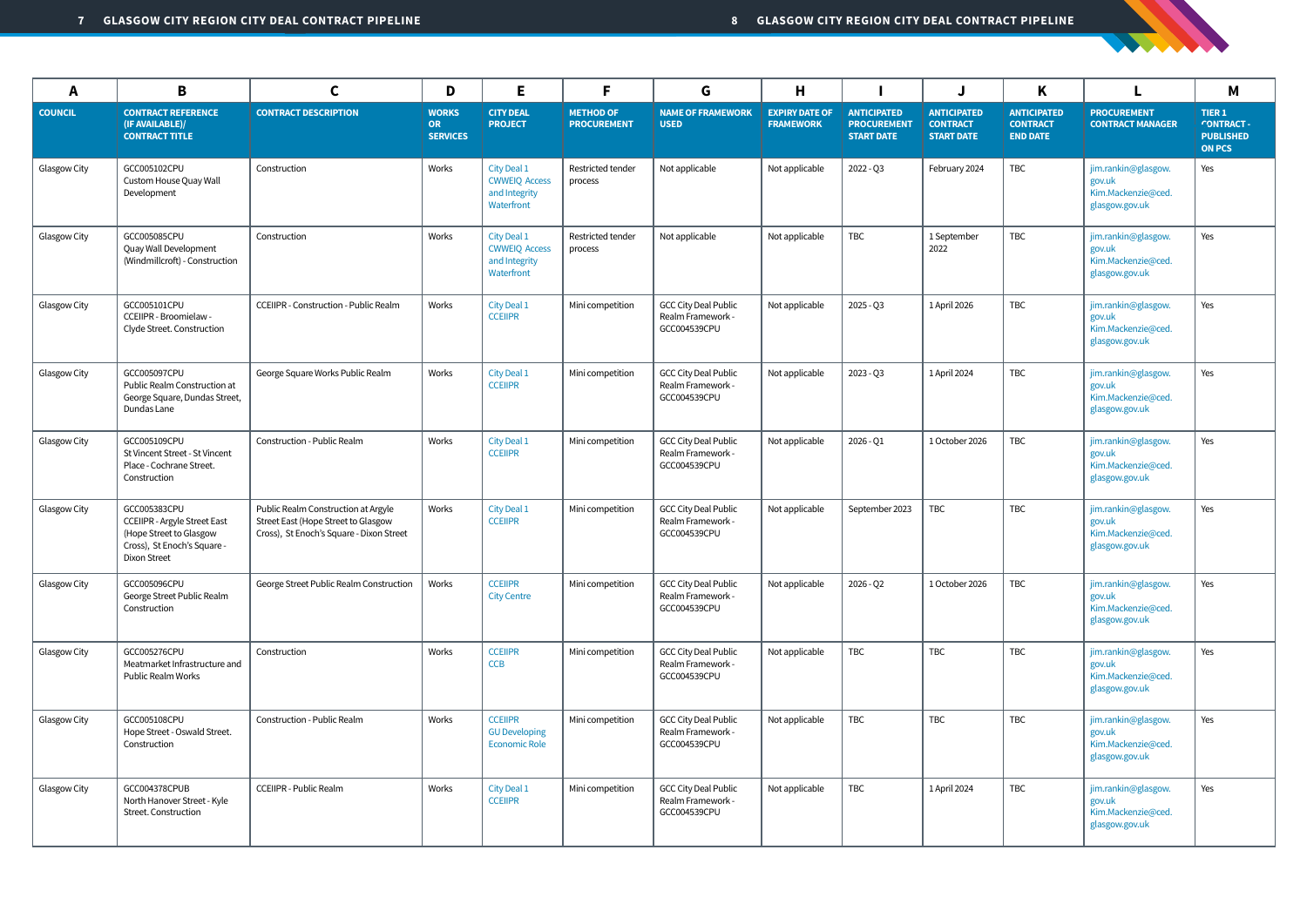| A              | B                                                                                                                                                  | C                                                                               | D                                            | Е                                                                              | F                                      | G                                                                      | Н                                         |                                                               |                                                            | K                                                        | L                                                                     | M                                                               |
|----------------|----------------------------------------------------------------------------------------------------------------------------------------------------|---------------------------------------------------------------------------------|----------------------------------------------|--------------------------------------------------------------------------------|----------------------------------------|------------------------------------------------------------------------|-------------------------------------------|---------------------------------------------------------------|------------------------------------------------------------|----------------------------------------------------------|-----------------------------------------------------------------------|-----------------------------------------------------------------|
| <b>COUNCIL</b> | <b>CONTRACT REFERENCE</b><br>(IF AVAILABLE)/<br><b>CONTRACT TITLE</b>                                                                              | <b>CONTRACT DESCRIPTION</b>                                                     | <b>WORKS</b><br><b>OR</b><br><b>SERVICES</b> | <b>CITY DEAL</b><br><b>PROJECT</b>                                             | <b>METHOD OF</b><br><b>PROCUREMENT</b> | <b>NAME OF</b><br><b>FRAMEWORK</b><br><b>USED</b>                      | <b>EXPIRY DATE OF</b><br><b>FRAMEWORK</b> | <b>ANTICIPATED</b><br><b>PROCUREMENT</b><br><b>START DATE</b> | <b>ANTICIPATED</b><br><b>CONTRACT</b><br><b>START DATE</b> | <b>ANTICIPATED</b><br><b>CONTRACT</b><br><b>END DATE</b> | <b>PROCUREMENT</b><br><b>CONTRACT MANAGER</b>                         | TIER 1<br><b>CONTRACT-</b><br><b>PUBLISHED</b><br><b>ON PCS</b> |
| Glasgow City   | GCC005095CPU<br>CCEIIPR - Bath Street -<br>Cathedral Street Public Realm<br>Construction                                                           | <b>CCEIIPR - Bath Street - Cathedral Street</b><br>Construction of Public Realm | Works                                        | <b>CCEIIPR</b><br><b>City Centre</b>                                           | Mini competition                       | <b>GCC City Deal Public</b><br>Realm Framework -<br>GCC004539CPU       | Not applicable                            | 2024 - Q3                                                     | 1 April 2025                                               | <b>TBC</b>                                               | jim.rankin@glasgow.<br>gov.uk<br>Kim.Mackenzie@ced.<br>glasgow.gov.uk | Yes                                                             |
| Glasgow City   | GCC005104CPU<br>IFSD West - Washington Street/<br>McAlpine Street/Carrick Street/<br>Brown Street/Balaclava Street/<br>Cremea Street. Construction | Construction - Public Realm                                                     | Works                                        | <b>CCEIIPR</b><br><b>City Centre</b>                                           | Mini competition                       | <b>GCC City Deal Public</b><br>Realm Framework -<br>GCC004539CPU       | Not applicable                            | 2026 - Q3                                                     | 1 January 2027                                             | TBC                                                      | jim.rankin@glasgow.<br>gov.uk<br>Kim.Mackenzie@ced.<br>glasgow.gov.uk | Yes                                                             |
| Glasgow City   | GCC005107CPU<br>M8 Junction 19 Area<br>Improvements                                                                                                | Construction                                                                    | Works                                        | City Deal 1<br><b>CWWEIQ Invest</b><br><b>Strategic Road</b><br><b>Network</b> | Mini competition                       | <b>GCC Construction and</b><br><b>Trades Framework</b><br>GCC004481CPU | Not applicable                            | TBC                                                           | April 2025                                                 | TBC                                                      | jim.rankin@glasgow.<br>gov.uk<br>Kim.Mackenzie@ced.<br>glasgow.gov.uk | Yes                                                             |
| Glasgow City   | GCC005094CPU<br>Glassford Street - Stockwell<br>Street. Construction                                                                               | Construction - Public Realm                                                     | Works                                        | City Deal 1<br><b>CCEIIPR</b>                                                  | Mini competition                       | <b>GCC City Deal Public</b><br>Realm Framework -<br>GCC004539CPU       | Not applicable                            | <b>TBC</b>                                                    | December 2025                                              | TBC                                                      | jim.rankin@glasgow.<br>gov.uk<br>Kim.Mackenzie@ced.<br>glasgow.gov.uk | Yes                                                             |
| Glasgow City   | GCC005092CPU<br><b>Public Realm Construction</b><br>at Holland Street/Pitt Street<br>Location                                                      | Construction                                                                    | Works                                        | City Deal 1<br><b>CCEIIPR</b>                                                  | Mini competition                       | <b>GCC City Deal Public</b><br>Realm Framework -<br>GCC004539CPU       | Not applicable                            | <b>TBC</b>                                                    | 1 July 2022                                                | TBC                                                      | jim.rankin@glasgow.<br>gov.uk<br>Kim.Mackenzie@ced.<br>glasgow.gov.uk | Yes                                                             |
| Glasgow City   | GCC005103CPU<br>John Street Construction                                                                                                           | Construction - Public Realm                                                     | Works                                        | City Deal 1<br><b>CCEIIPR</b>                                                  | Mini competition                       | <b>GCC City Deal Public</b><br>Realm Framework -<br>GCC004539CPU       | Not applicable                            | $2023 - Q1$                                                   | 1 October 2023                                             | <b>TBC</b>                                               | jim.rankin@glasgow.<br>gov.uk<br>Kim.Mackenzie@ced.<br>glasgow.gov.uk | Yes                                                             |
| Glasgow City   | GCC005093CPU<br>Public Realm Construction at<br>Elmbank Street and Elmbank<br>Crescent Location                                                    | Construction - Public Realm                                                     | Works                                        | City Deal 1<br><b>CCEIIPR</b>                                                  | Mini competition                       | <b>GCC City Deal Public</b><br>Realm Framework -<br>GCC004539CPU       | Not applicable                            | $2024 - Q3$                                                   | 1 April 2025                                               | <b>TBC</b>                                               | jim.rankin@glasgow.<br>gov.uk<br>Kim.Mackenzie@ced.<br>glasgow.gov.uk | Yes                                                             |
| Glasgow City   | GCC005212CPU<br>Street Trial Pits - Broomielaw<br>and Clyde Street                                                                                 | Construction                                                                    | Works                                        | City Deal 1<br><b>CCEIIPR</b><br><b>City Centre</b><br>Avenues                 | Mini competition                       | <b>GCC Construction and</b><br><b>Trades Framework</b><br>GCC004481CPU | Not applicable                            | 2024 - Q2                                                     | 1 January 2025                                             | <b>TBC</b>                                               | jim.rankin@glasgow.<br>gov.uk<br>Kim.Mackenzie@ced.<br>glasgow.gov.uk | Yes                                                             |
| Glasgow City   | GCC005211CPU<br><b>Street Trial Pits - Glassford</b><br>Street and Stockwell Street                                                                | Construction                                                                    | Works                                        | City Deal 1<br><b>CCEIIPR</b><br><b>City Centre</b><br>Avenues                 | Mini competition                       | <b>GCC Construction and</b><br><b>Trades Framework</b><br>GCC004481CPU | Not applicable                            | 2023 - Q4                                                     | 1 July 2024                                                | TBC                                                      | jim.rankin@glasgow.<br>gov.uk<br>Kim.Mackenzie@ced.<br>glasgow.gov.uk | Yes                                                             |

STATISTICS.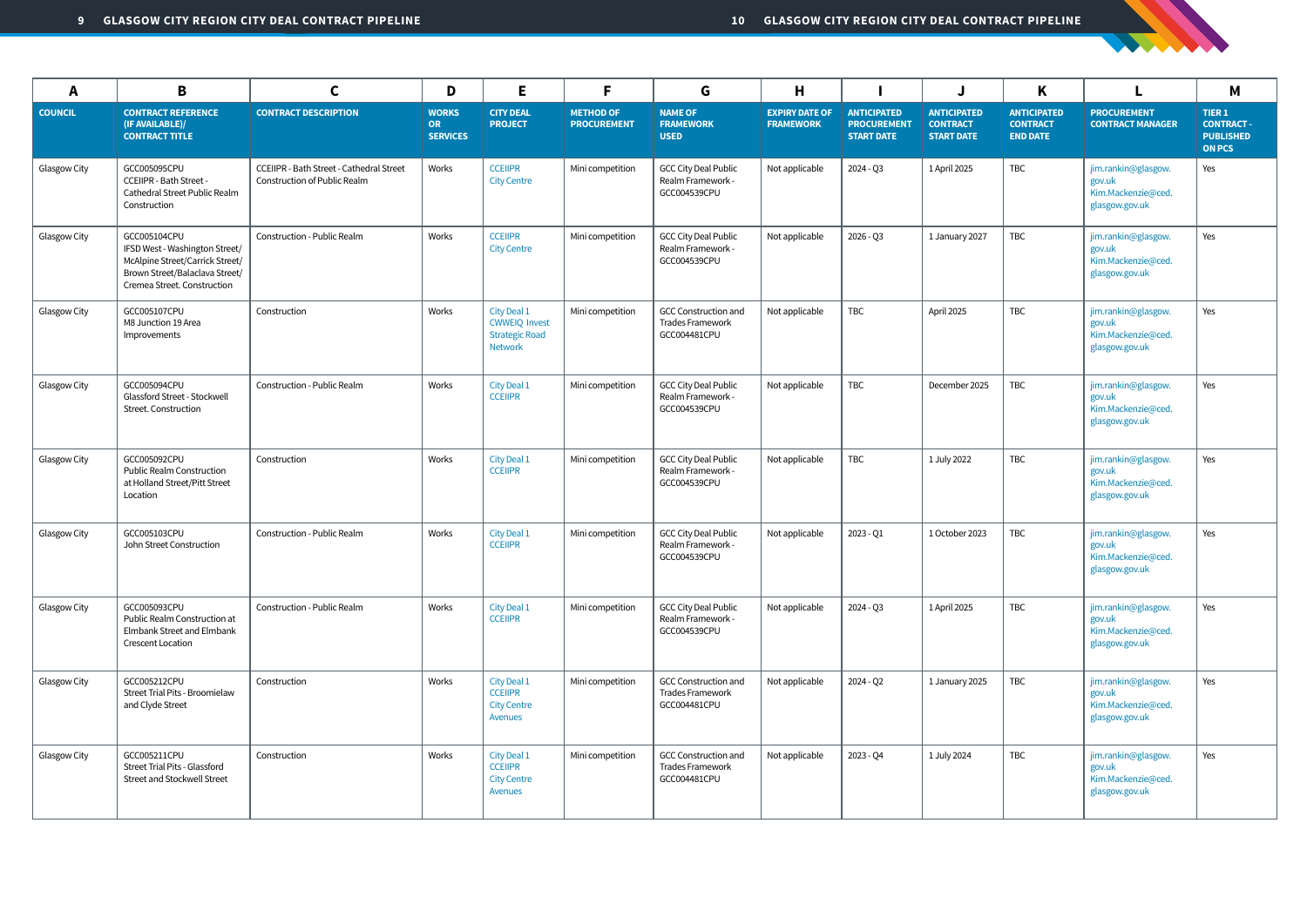| A                 | B                                                                                        | C                                                                                                                      | D                                            | E.                                                                                       | F                                      | G                                                               | H                                         |                                                               |                                                            | K                                                        | L.                                            | M                                                                      |
|-------------------|------------------------------------------------------------------------------------------|------------------------------------------------------------------------------------------------------------------------|----------------------------------------------|------------------------------------------------------------------------------------------|----------------------------------------|-----------------------------------------------------------------|-------------------------------------------|---------------------------------------------------------------|------------------------------------------------------------|----------------------------------------------------------|-----------------------------------------------|------------------------------------------------------------------------|
| <b>COUNCIL</b>    | <b>CONTRACT REFERENCE</b><br>(IF AVAILABLE)/<br><b>CONTRACT TITLE</b>                    | <b>CONTRACT DESCRIPTION</b>                                                                                            | <b>WORKS</b><br><b>OR</b><br><b>SERVICES</b> | <b>CITY DEAL</b><br><b>PROJECT</b>                                                       | <b>METHOD OF</b><br><b>PROCUREMENT</b> | <b>NAME OF</b><br><b>FRAMEWORK</b><br><b>USED</b>               | <b>EXPIRY DATE OF</b><br><b>FRAMEWORK</b> | <b>ANTICIPATED</b><br><b>PROCUREMENT</b><br><b>START DATE</b> | <b>ANTICIPATED</b><br><b>CONTRACT</b><br><b>START DATE</b> | <b>ANTICIPATED</b><br><b>CONTRACT</b><br><b>END DATE</b> | <b>PROCUREMENT</b><br><b>CONTRACT MANAGER</b> | <b>TIER 1</b><br><b>CONTRACT-</b><br><b>PUBLISHED</b><br><b>ON PCS</b> |
| Inverclyde        | Inverkip Roadworks                                                                       | Roadworks for Inverkip                                                                                                 | Works                                        | City Deal 1<br>Inverkip                                                                  | Tendered -<br>Regulated Value          | Not applicable                                                  | Not applicable                            | 2021-2022 Q4                                                  | 2022                                                       | <b>TBC</b>                                               | david.aitken@inverclyde.<br>gov.uk            | Yes                                                                    |
| North Lanarkshire | <b>Construction of East Airdrie</b><br>Link Road                                         | Construction of East Airdrie Link Road                                                                                 | Works                                        | City Deal 1 Pan<br><b>Lan Orbital Trans</b><br><b>Corridor East</b><br>Airdrie Link Road | Tendered -<br><b>Regulated Value</b>   | Not applicable                                                  | Not applicable                            | 1 December 2024                                               | 1 December 2025                                            | 31 March 2027                                            | BalfourD@northlan.<br>gov.uk                  | Yes                                                                    |
| North Lanarkshire | RIA (Dualling of A723 from<br>Ravenscraig to M8) - Works                                 | Works                                                                                                                  | Works                                        | City Deal 1<br>Pan Lan Orbital<br><b>Trans Corridor</b>                                  | Tendered -<br><b>Regulated Value</b>   | Not applicable                                                  | Not applicable                            | 1 November 2022                                               | 1 January 2024                                             | 31 December<br>2025                                      | BalfourD@northlan.<br>gov.uk                  | Yes                                                                    |
| North Lanarkshire | RIA (New dual carriageway<br>from Ravenscraig to<br>Motherwell) - Works                  | Works                                                                                                                  | Works                                        | City Deal 1<br>Pan Lan Orbital<br><b>Trans Corridor</b>                                  | Tendered -<br><b>Regulated Value</b>   | Not applicable                                                  | Not applicable                            | 1 May 2022                                                    | 1 January 2023                                             | 30 June 2025                                             | BalfourD@northlan.<br>gov.uk                  | Yes                                                                    |
| North Lanarkshire | RIA (Dualling of Airbles Road<br>and junction improvements)<br>- Works                   | Works                                                                                                                  | Works                                        | City Deal 1<br>Pan Lan Orbital<br><b>Trans Corridor</b>                                  | Tendered -<br><b>Regulated Value</b>   | Not applicable                                                  | Not applicable                            | 1 November 2022                                               | 1 January 2024                                             | 31 December<br>2025                                      | BalfourD@northlan.<br>gov.uk                  | Yes                                                                    |
| North Lanarkshire | East Airdrie Link Road - Design<br>and Project Management                                | East Airdrie Link Road - Design and<br><b>Project Management</b>                                                       | Services                                     | City Deal 1<br>Pan Lan Orbital<br><b>Trans Corridor</b>                                  | Framework - Mini<br>competition        | 0620 - SXL Engineering<br>and Technical<br>Consultancy          | Not applicable                            | 1 April 2022                                                  | 1 August 2022                                              | 31 March 2027                                            | BalfourD@northlan.<br>gov.uk                  | Yes                                                                    |
| North Lanarkshire | RIA (Dualling of A723 from<br>Ravenscraig to M8) - Services                              | <b>Contract Management including</b><br>Procurement                                                                    | Services                                     | City Deal 1<br>Pan Lan Orbital<br><b>Trans Corridor</b>                                  | Framework - Mini<br>competition        | 0620 - SXL Engineering<br>and Technical<br>Consultancy          | Not applicable                            | 31 March 2022                                                 | 1 June 2022                                                | 31 December<br>2025                                      | BalfourD@northlan.<br>gov.uk                  | Yes                                                                    |
| North Lanarkshire | Eurocentral PRS<br>Multidisciplinary Services/<br>Design and Contract<br>Administrations | Multidisciplinary Services/Designing and<br><b>Contract Administration</b>                                             | Services                                     | City Deal 1<br>Pan Lan Orbital<br><b>Trans Corridor</b>                                  | Framework - Mini<br>competition        | 0620 - SXL Engineering<br>and Technical<br>Consultancy          | Not applicable                            | 1 February 2022                                               | 1 July 2022                                                | 1 June 2024                                              | BalfourD@northlan.<br>gov.uk                  | Yes                                                                    |
| South Lanarkshire | Wellhall Road - Woodfoot Road<br>- Hillhouse Road Junction<br>Improvements               | This contract is for the re-modelling and<br>improvements of two traffic junctions in<br>Hamilton.                     | Works                                        | City Deal 1<br><b>Hamilton GCA</b>                                                       | Framework - Mini<br>competition        | South Lanarkshire<br>council roads sub-<br>contractor framework | Not applicable                            | <b>June 2022</b>                                              | September 2022                                             | <b>TBC</b>                                               | David.anderson2@<br>southlanarkshire.gov.uk   | Yes                                                                    |
| South Lanarkshire | Lanark Road M74 Junction<br>Signalisation                                                | This contract is for the re-modelling and<br>improvement at a traffic junction and<br>motorway overbridge in Larkhall. | Works                                        | City Deal 1<br><b>SLC Community</b><br><b>Growth Areas</b><br>Larkhall                   | Framework - Mini<br>competition        | South Lanarkshire<br>council roads sub-<br>contractor framework | Not applicable                            | April 2022                                                    | August 2022                                                | TBC                                                      | David.anderson2@<br>southlanarkshire.gov.uk   | Yes                                                                    |

STATISTICS.